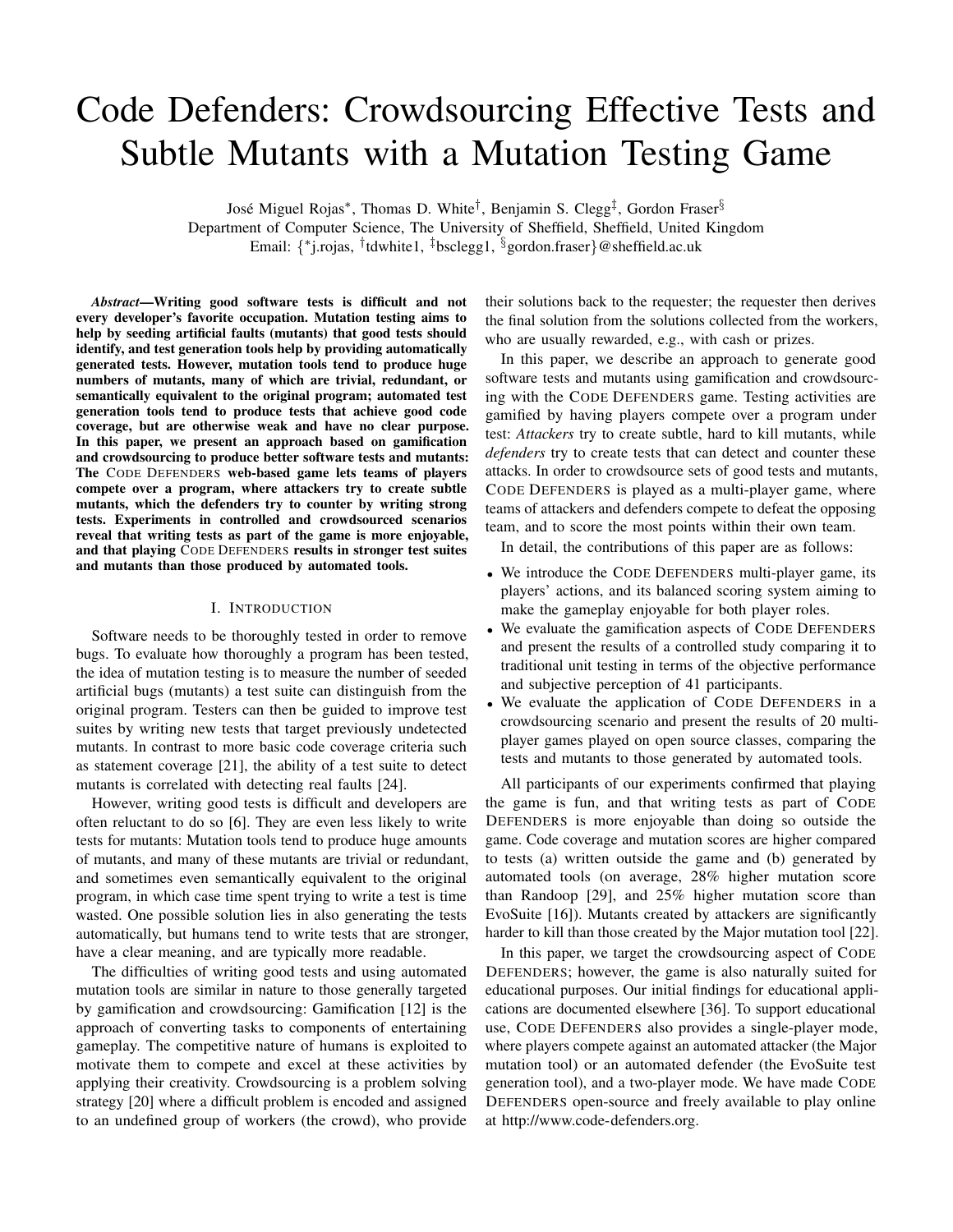#### II. BACKGROUND

## *A. Unit Test Generation*

Developers frequently execute unit tests to guard their programs against software bugs. As writing a good test suite can be difficult and tedious, there is a range of different tools to support this activity by automatically generating tests.

A basic approach to generating tests is to do so randomly. For example, Randoop [\[29\]](#page-10-5) is a mature test generation tool for Java that produces random sequences of calls for a given list of classes; violations of code contracts are reported as bugs, and tests that do not reveal bugs are equipped with regression oracles that capture the current program state for regression testing. Because random test generation tends to result in very large test suites and may struggle to cover corner cases, search-based testing has been suggested as an alternative. For example, EvoSuite [\[16\]](#page-10-6) generates test suites using a genetic algorithm which aims to maximize code coverage. Test suites are minimized with respect to the target criteria, thus resulting in far fewer tests than random testing would produce. Approaches based on symbolic execution can be effective for certain types of problems that are particularly amenable to the power of modern constraint solvers. For example, EvoSuite implements an experimental extension [\[18\]](#page-10-8) that uses dynamic symbolic execution to generate primitive input values, and the Pex [\[45\]](#page-11-1) tool uses dynamic symbolic execution to instantiate parameterized unit tests for C#.

The annual unit test generation tool competition [\[38\]](#page-11-2) compares different unit test generation tools for Java, and although tools have made substantial progress in recent years, there remain several challenges. Xusheng et al. [\[51\]](#page-11-3) identify different challenges that hinder test generation tools in reaching code (e.g., object mutation, complex constraints, etc.), and Shamshiri et al. [\[41\]](#page-11-4) identified several problems that hinder automatically generated unit tests from finding real faults. Pavlov and Fraser [\[33\]](#page-11-5) demonstrated that some of these can be overcome by including human intelligence by using an interactive genetic algorithm in the EvoSuite tool.

#### *B. Mutation Testing*

In order to evaluate test suites and to guide selection of new tests, mutation testing has been proposed as an alternative to traditional code coverage metrics. Mutation testing consists of seeding artificial faults ("mutants") in a program, and then measuring how many of them are found ("killed") by the test suite. The mutation score, i.e., the ratio of mutants killed, provides an indication of the test suite quality, while mutants that remain "alive" provide hints on where to add new tests. There is evidence [\[2,](#page-10-9) [24\]](#page-10-1) that test suites that are good at finding mutants are also good at finding real faults.

One of the main advantages of mutation testing over code coverage is that code coverage does not consider the quality of test oracles, i.e., how the correctness of the test execution is checked. However, the practical application of mutation testing is hindered by two significant problems: First, non-trivial code results in large numbers of mutants. Mutants are generated using different *mutation operators*, which systematically perform simple modifications (e.g., replace an operator), and each application of an operator results in a new mutant. Despite many efforts to reduce the number of mutants produced (e.g., [\[23\]](#page-10-10)) the number remains large, which is not only a problem for scalability, but also because many mutants are either trivial or subsumed by other mutants [\[30\]](#page-11-6).

The second problem is that some mutants are semantically equivalent to the original program, such that there exists no killing test. Detecting equivalent mutants is an undecidable problem [\[8,](#page-10-11) [28\]](#page-10-12), and effort on trying to derive such a test is likely wasted. Different techniques and systems have been developed to detect equivalent mutants (e.g., [\[1,](#page-10-13) [31,](#page-11-7) [40\]](#page-11-8)), but they are generally limited to certain types of mutants. Thus, human intervention is still required to discern hard-to-kill (or "stubborn") mutants from equivalent ones [\[52\]](#page-11-9).

One insight underlying this paper is that these two main problems of mutation testing, designing good mutants and deciding equivalence, both require human intelligence. This leads us to investigate the use of gamification and crowdsourcing.

## *C. Crowdsourcing and Gamification*

Problems that are hard to solve computationally but can be effectively solved by humans can be amenable to crowdsourcing [\[20\]](#page-10-4). The general principle is to identify and extract tasks that require human intelligence, and then to present these "human intelligence tasks" to "crowd workers". Additional computational effort is usually necessary to assemble the individual task solutions to solve the overall problem. In software engineering, crowdsourcing platforms such as Amazon Mechanical Turk, where crowd workers are paid small fees for completed tasks, are often used for empirical studies [\[43\]](#page-11-10), but there are attempts to crowdsource various parts of the software development process [\[26\]](#page-10-14).

Gamification uses game design elements (competitions with other players, game rules, point scoring, fantasy scenarios, etc.) to make unpleasant or dull tasks more entertaining and rewarding [\[12\]](#page-10-3). It is often applied in education settings, but has also been useful for improving how people engage with aspects of their work, even in software engineering [\[34\]](#page-11-11). A particular form of gamification are "games with a purpose", where players of the game solve underlying computational problems (sometimes without being aware of this). In other words, games with a purpose are a form of crowdsourcing, where the incentive for workers is provided in terms of the gameplay. Famous examples include ReCaptcha [\[49\]](#page-11-12) or DuoLingo [\[48\]](#page-11-13).

#### III. THE CODE DEFENDERS GAME

## *A. Gameplay*

CODE DEFENDERS is a competitive game where two teams compete over a Java class under test (CUT) and its test suite; one team leads an "attack" on the CUT, whereas the other team tries to defend it. Attackers aim to create variants of the CUT, i.e., *mutants*, with which they "attack" the fault-detection capability of the associated test suite. Defenders aim to protect the CUT by writing unit tests that detect, i.e., *kill* the mutants.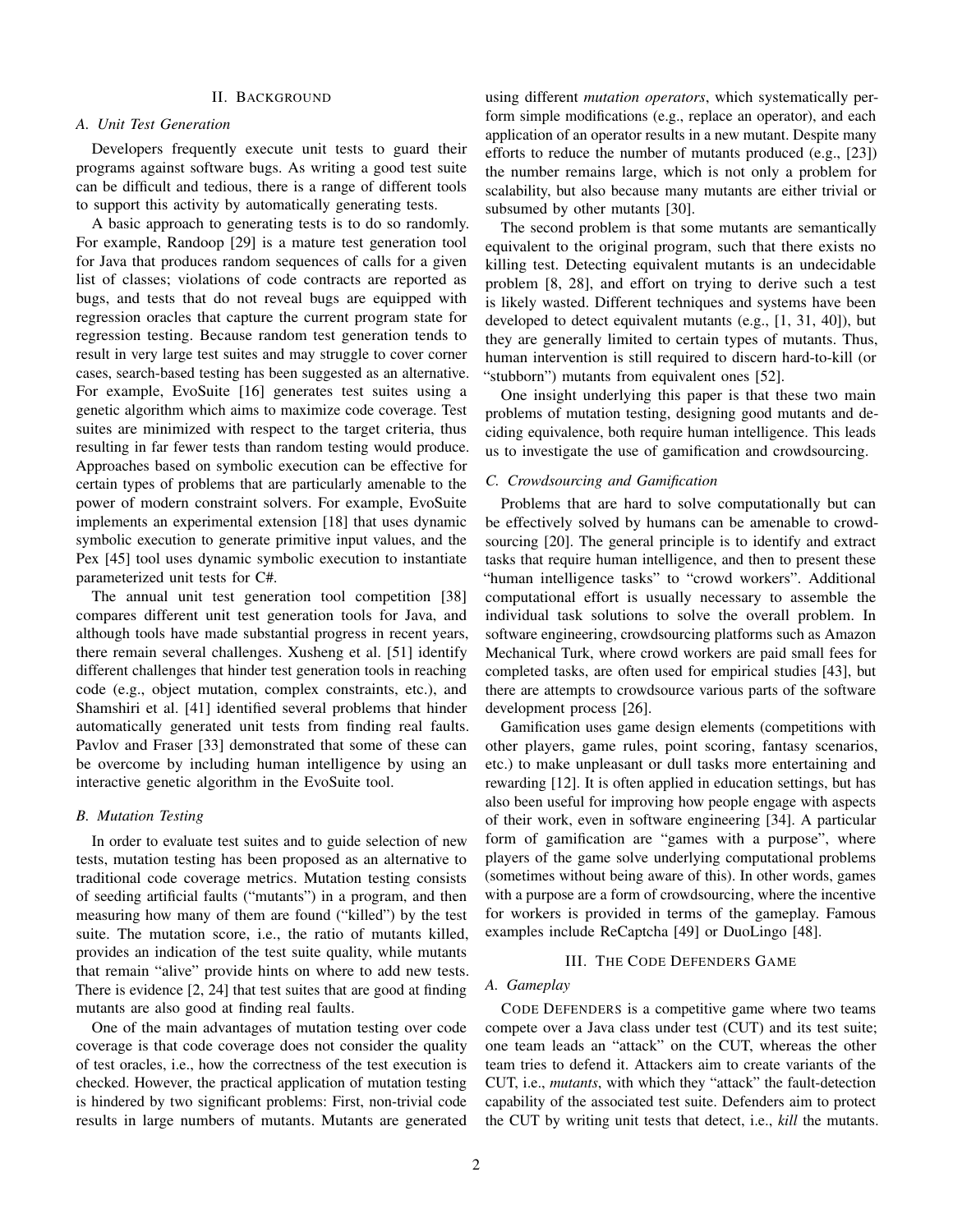<span id="page-2-0"></span>

|                                                 | ATTACKER::ACTIVE  |                   | <b>FTPFile</b>                         | Show Scoreboard                       |  |  |  |  |  |
|-------------------------------------------------|-------------------|-------------------|----------------------------------------|---------------------------------------|--|--|--|--|--|
| Existing Mutants                                |                   |                   | Create a mutant here<br><b>Attack!</b> |                                       |  |  |  |  |  |
| alive (2)                                       | killed(1)         | equivalent(3)     | 434                                    | $fmt.format(" %-8s %-8s", getUser(),$ |  |  |  |  |  |
|                                                 |                   | Search            | 435                                    | fmt.format("%8d", Long.valueOf(getS   |  |  |  |  |  |
|                                                 |                   | View Diff         | 436                                    | Calendar timestamp = getTimestamp();  |  |  |  |  |  |
| Mutant 3410   Creator:<br>eaglescript [UID: 79] |                   |                   | 437                                    | if (timestamp != $null)$ {            |  |  |  |  |  |
|                                                 |                   |                   | 438                                    | if (timezone $!=$ null) {             |  |  |  |  |  |
| Modified line 117                               |                   |                   | 439                                    | TimeZone newZone = TimeZone.          |  |  |  |  |  |
|                                                 |                   |                   | 440                                    | if (!newZone.equals(timestam          |  |  |  |  |  |
|                                                 |                   |                   | 441                                    | Date original = timestam              |  |  |  |  |  |
|                                                 |                   |                   | 442                                    | Calendar newStamp = Cale              |  |  |  |  |  |
| Mutant 3413   Creator:                          |                   | View Diff         | 443                                    | newStamp.setTime(origina              |  |  |  |  |  |
| eaglescript [UID: 79]                           |                   |                   | 444                                    | $time stamp = newStamp;$              |  |  |  |  |  |
| Added line 6                                    |                   |                   | 445                                    | Y                                     |  |  |  |  |  |
| Modified line 138                               |                   |                   | 446                                    | ł                                     |  |  |  |  |  |
|                                                 |                   |                   | 447                                    | fmt.format("%1\$tY-%1\$tm-%1\$td",    |  |  |  |  |  |
|                                                 |                   |                   | 448                                    | // Only display time units if the     |  |  |  |  |  |
|                                                 |                   |                   | 449                                    | if (timestamp.isSet(Calendar.HOL      |  |  |  |  |  |
|                                                 | First<br>Previous | Next<br>Lash<br>1 | 450                                    | fmt format(" %1\$tH" timesta"         |  |  |  |  |  |

Fig. 1: The Attacker's View.

<span id="page-2-1"></span>

| DEFENDER::ACTIVE                                                                                                                                                                                                                                                                                                                                                                                                          | <b>FTPFile</b>                                                                          | Show Scoreboard                                                                                                                                                                                                                |  |  |  |  |  |  |
|---------------------------------------------------------------------------------------------------------------------------------------------------------------------------------------------------------------------------------------------------------------------------------------------------------------------------------------------------------------------------------------------------------------------------|-----------------------------------------------------------------------------------------|--------------------------------------------------------------------------------------------------------------------------------------------------------------------------------------------------------------------------------|--|--|--|--|--|--|
| Class Under Test                                                                                                                                                                                                                                                                                                                                                                                                          |                                                                                         | Write a new JUnit test here<br>Defend!                                                                                                                                                                                         |  |  |  |  |  |  |
| $*$<br>421<br>422<br>public String toFormattedString(fin<br>423<br>424<br>if $(!isValid())$ {<br>return "[Invalid: could not<br>425<br>426<br>λ<br>StringBuilder sb = new StringBu<br>427<br>Formatter $fmt = new Formatter(s)$<br>428<br>429<br>sb.append(formatType());<br>sb.append(permissionToString(US)<br>430<br>sb.append(permissionToString(GR<br>431<br>$ch$ annond/nonmicrianTaCtaing/LIO <sup>*</sup><br>432, | $\overline{7}$<br>8<br>$\circ$<br>10<br>11<br>12<br>13<br>14<br>15<br>ł<br>16<br>$17$ } | 6 public class TestFTPFile {<br>$@Test$ (timeout = 4000)<br>public void test() throws Throwable<br>// test here!<br>FTPFile ftpFile =<br>new FTPFile();<br>assertFalse(ftpFile.<br>toFormattedString()<br>.contains("Invalid") |  |  |  |  |  |  |
| <b>Existing Mutants</b>                                                                                                                                                                                                                                                                                                                                                                                                   | JUnit tests                                                                             |                                                                                                                                                                                                                                |  |  |  |  |  |  |
| killed(0)<br>alive (4)                                                                                                                                                                                                                                                                                                                                                                                                    | equivalent(2)                                                                           | Test 2220   Creator: cdef [UID: 85]                                                                                                                                                                                            |  |  |  |  |  |  |
| Mutant 3410   Creator:<br>eaglescript [UID: 79]<br>Modified line 117                                                                                                                                                                                                                                                                                                                                                      | Claim Equivalent<br>$\circ$                                                             | 6lic class TestFTPFile {<br>$7$ @Test(timeout = 4000)<br>8 public void test() throws Thr<br>// test here!                                                                                                                      |  |  |  |  |  |  |
| Mutant 3415   Creator: cat<br><b>[UID: 87]</b>                                                                                                                                                                                                                                                                                                                                                                            | 10<br>Claim Equivalent<br>11<br>12                                                      | FTPFile ftpFile = new FTP<br>ftpFile.setRawListing("fo                                                                                                                                                                         |  |  |  |  |  |  |
| Modified line 424                                                                                                                                                                                                                                                                                                                                                                                                         | 13                                                                                      | assertEquals("Wrong value                                                                                                                                                                                                      |  |  |  |  |  |  |

Fig. 2: The Defender's View.

Two difficulty levels are available in the game. In the *easy* level, attackers and defenders see all submitted mutants and tests. In the default *hard* level, the information presented to players is restricted to balance the gameplay and make it more interesting for both roles. Attackers have a code editor where they create mutants by modifying the CUT [\(Figure 1\)](#page-2-0). They see all mutants in the game including their code diffs, and the code editor highlights the line coverage achieved by the tests submitted to the game so far. The highlighting reflects how often lines are covered; the more often a line is covered, the darker the highlighting is. Defenders [\(Figure 2\)](#page-2-1) see the source code of the CUT together with the locations of live and dead mutants. In their code editor, they are given a template to write a unit test for the CUT, and they also see previous tests as well as their coverage. Unlike the round-based gameplay of our preliminary version of CODE DEFENDERS [\[35\]](#page-11-14), attackers and defenders can submit mutants and tests at any time and do not need to wait for other players to act.

<span id="page-2-2"></span>

Fig. 3: The Equivalence Duel View.

## *B. Equivalence Duels*

The mutants that attackers create in the game may be equivalent, whether on purpose or not. The gameplay integrates *duels* that allow players to decide on equivalent mutants. If a defender suspects a mutant to be equivalent, for example because the mutant is still alive after several failed attempts at killing it, then he/she can challenge the attacker by starting an equivalence duel. The onus is then on the attacker either to write a test that kills the mutant, proving it is not equivalent, or to confirm that the mutant is indeed equivalent [\(Figure 3\)](#page-2-2).

#### *C. The Multiplayer Scoring System*

The point scoring system is based on assigning each mutant and test a number of points that can change as the game unfolds. In particular, mutant points are calculated as follows:

- If a mutant is killed by an existing test when it is created (i.e., a stillborn mutant), then it receives no points.
- A mutant gains a point for every test that covers any of the mutated lines but still passes. Thus, surviving mutants created on heavily tested lines, although risky, will result in more points.
- If a mutant is created and not killed by any existing tests, then it receives one point (in addition to points gained from tests that cover it but do not fail). This is to encourage creation of mutants also for code not yet covered by tests.

• Once a mutant is killed, its score is no longer increased.

Test points are calculated as follows:

- For each mutant that a test kills, the test gains points equal to the score of the mutant plus one. This applies to mutants that already existed at the time the test was created, as well as mutants added to the game later.
- A test gains one point for killing a newly created mutant.
- When a mutant is submitted, tests are executed in the order of their creation. Thus, the oldest test that kills a mutant receives the point, and no other tests receive points for the same mutant.

The score of an attacker is the sum of the points of her mutants; the score of a defender is the sum of the points of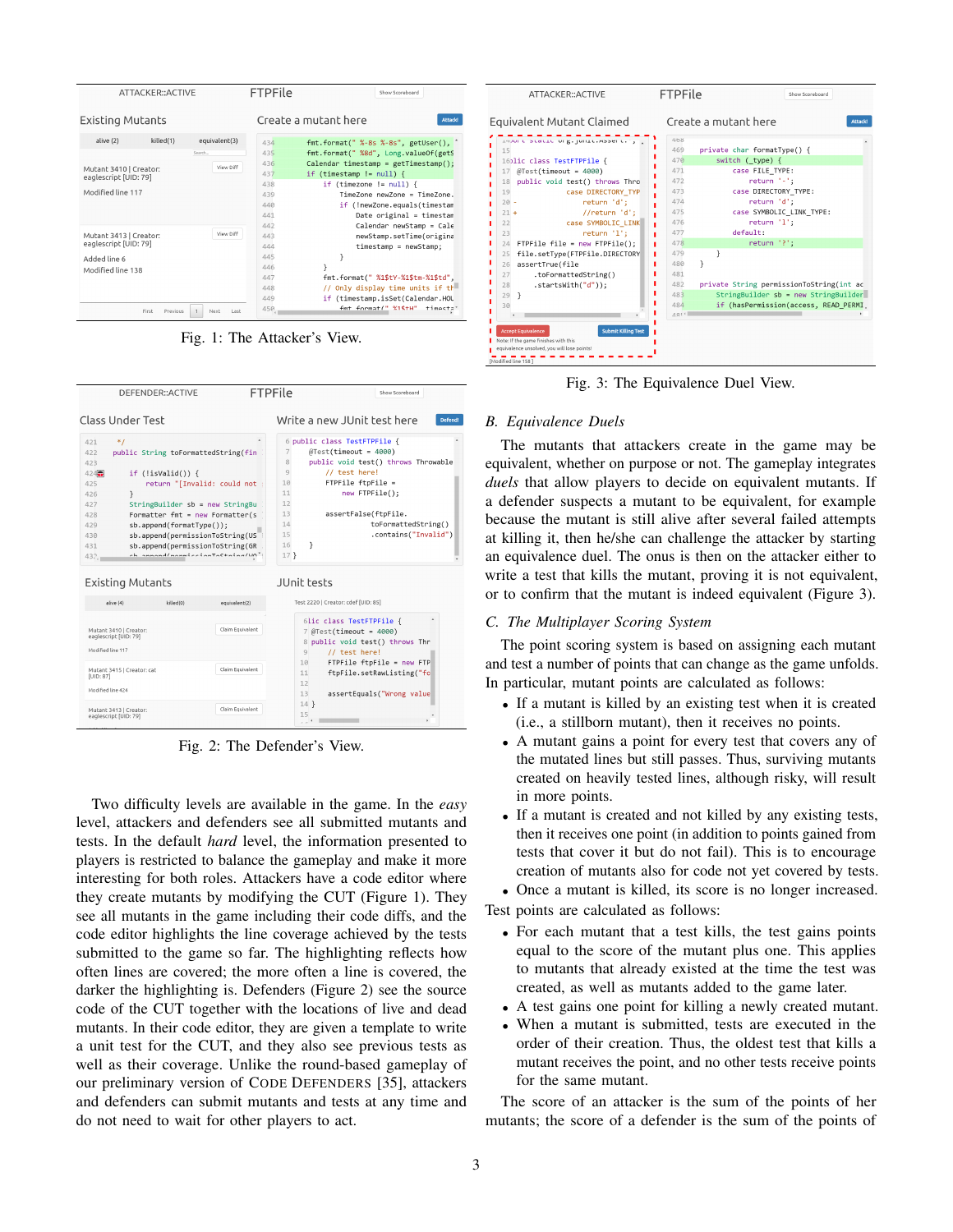her tests. Equivalence duels can update both players' scores: If a defender claims a mutant as equivalent but the attacker proves non-equivalence with a test, then the attacker keeps the mutant's points and the mutant is killed. However, if the attacker accepts that the mutant is equivalent, or the game ends, then she loses all the points she scored with that mutant and the defender who had claimed equivalence gains one point. While an equivalence duel is active, the mutant remains alive and can be killed by other defenders (which would cancel the duel); the mutant can still gain points for surviving newly submitted tests until the equivalence duel is resolved. If the attacker submits a test which compiles but fails to kill the mutant, they lose the duel and the mutant is assumed equivalent. An elaborate example of the scoring system can be found on the CODE DEFENDERS webpage.

One potential issue with the scoring system is that in the last few minutes of a game, a defender could flag all mutants as equivalent leaving no time for attackers to resolve the equivalence; this would mean that all mutants are penalized and lose their points. Similarly, attackers could submit equivalent mutants in the last few minutes, leaving defenders no time to react. We prevent this from happening by introducing a grace period of configurable duration at the end of each game (e.g., one hour). In this grace period, no new mutants or defender tests can be submitted. in the first part of the grace period (e.g., 15 min.) defenders can flag mutants as equivalent while attackers wait; the remaining time of the grace period can only be used by attackers to resolve pending equivalence duels.

#### *D. Code Editing Restrictions*

Whenever humans engage in competitive games, there is the possibility of cheating and unfair behaviour, and this also holds in gamified software engineering tasks [\[14\]](#page-10-15). In particular, once players understand the scoring system, there will likely be some players who try to create mutants or tests in a way that benefits their score without providing a useful improvement in terms of the mutants or tests generated in the game. For example, an attacker could add an if-condition of the type if ( $x = 2355235$ ) which could only be killed by a test that happens to use the arbitrary input data 2355235 – which is very unlikely. This mutant would increase the attacker's score, but it may misdirect the effort of the defenders and likely does not resemble a real fault.

To reduce the possibility of such behaviour, we implemented a number of restrictions on the modifications that attackers can perform, and the tests that defenders can create. In particular, the following restrictions apply when creating tests and mutants:

• Conditionals, loops, boolean operators and method definitions cannot be added. This prevents too-complex tests and mutants which are near impossible for defenders to kill, but easy for an attacker to prove non-equivalent (example above).

• Calls to java.util.System.\* cannot be added: This is to restrict access to system information (e.g., environment variables) and to prevent executing unsafe operations (e.g., calls to System.exit). Security is enforced by executing all tests in a sandbox using a strict security manager.

• Calls to java.util.Random cannot be added to avoid flaky tests or impossible to kill mutants.

• Tests must contain at most two assertions: This prevents defenders from writing unit tests with "mega"-assertions, which not only is a bad unit testing practice but could also damage the gameplay (e.g., by discouraging other defenders and reducing points of surviving mutants).

### IV. DOES GAMIFICATION IMPROVE TESTING?

Before evaluating the applicability of CODE DEFENDERS as a crowdsourcing solution for test generation, we investigated its general feasibility as a gamification approach to software testing. To this end, we used the two-player version [\[35\]](#page-11-14), where one attacker plays against one defender in a round-based mode, and designed a controlled empirical study to answer the following research questions:

RQ1: Do testers produce better tests when playing a game? RQ2: Do testers prefer writing tests while playing a game?

## *A. Experiment Setup*

We conducted this controlled study in a computer lab at the University of Sheffield. We invited undergraduate and postgraduate students, researchers and professional developers by email. Student candidates were required to have completed at least one Java course in their degree and all candidates were asked to complete an online Java qualification quiz to demonstrate their Java skills. We selected all 41 candidates who answered at least 3 out of the 5 questions correctly. 52% of the participants were undergraduate students, 37% were Master's or PhD students and the rest were either professional developers or academics. All participants were in Computer Science or Software Engineering-related fields, had a diverse degree of experience programming in Java but generally little or no industrial work experience (66%). The majority (76%) had used JUnit or a similar testing framework before and understood well or very well the concept and usage of mutation testing, although most admitted to only rarely or occasionally writing unit tests when programming.

Prior to the experiment, participants attended a training session consisting of a brief tutorial on unit and mutation testing and an introduction to CODE DEFENDERS. They familiarized themselves with the web interface of the game through short, guided tasks. To conclude the training session, all participants played an actual CODE DEFENDERS game on a simple class. When asked in the exit survey whether they understood the gameplay, only 3 participants partially disagreed and 3 further participants neither agreed nor disagreed.

The actual experiment consisted of two 30-minute tasks per participant. The three possible tasks were: (1) Writing unit tests manually; (2) playing CODE DEFENDERS as an attacker; or (3) playing CODE DEFENDERS as a defender. We selected two classes under test: SortedIntegerList, a standard implementation of a data structure for sorted list of integers, and IBAN, a validator for International Banking Account Numbers from the swift-wife open source project. Each participant performed one task on each of the two classes. The manual testing tasks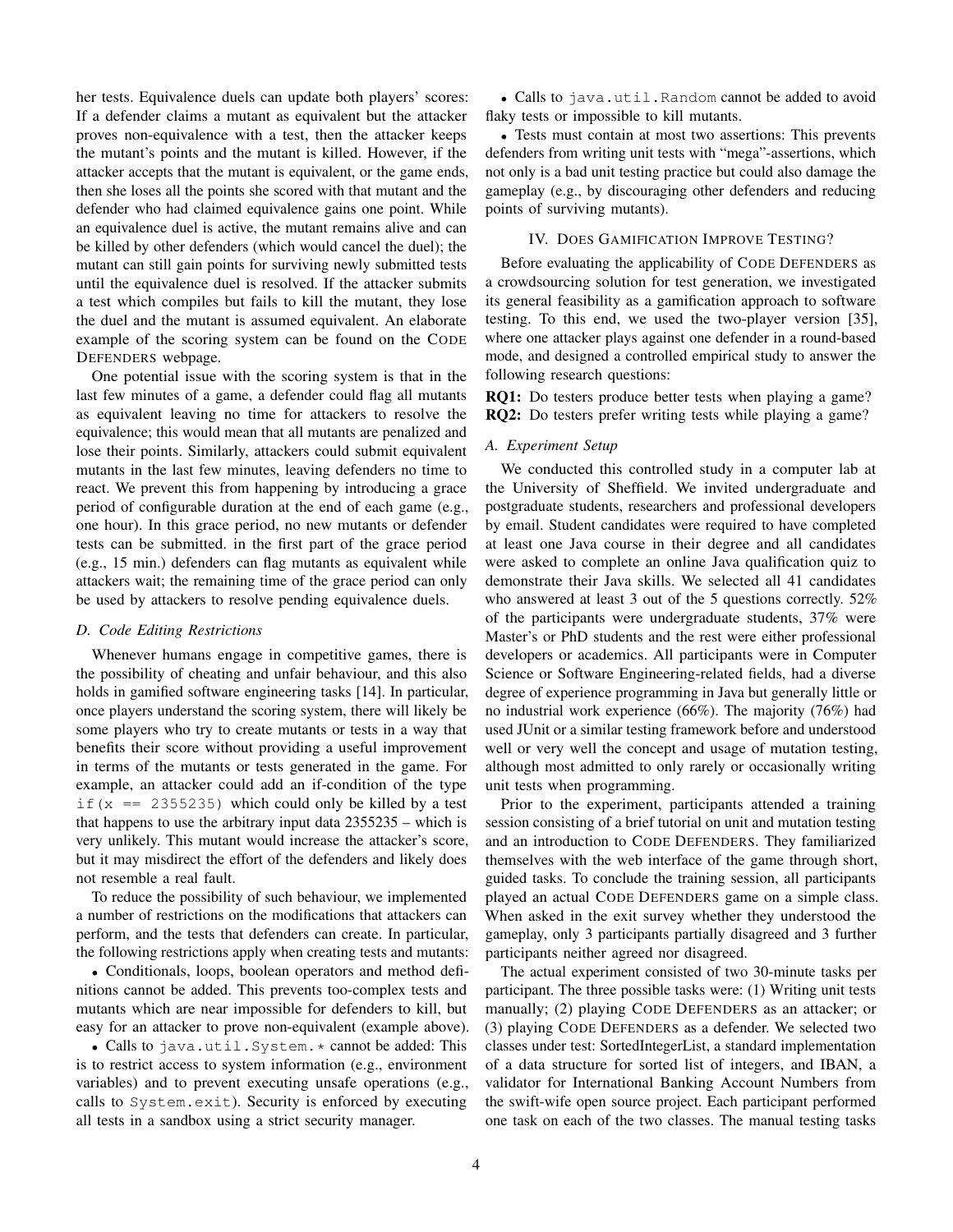serve as the baseline of regular testing behavior and were also performed using the CODE DEFENDERS web interface; we asked participants to test the class as well as possible to guard against potential faults, but we did not explicitly ask them to optimize for coverage or other metrics. A pre-created assignment determined the two tasks for each participant. The assignment was designed to balance tasks for the two classes, the order in which participants performed each task, and the order in which participants played as attackers or defenders for each class. The assignment further ensured that the attacker and the defender in each game did not sit next to each other. Participants were randomly assigned usernames based on the assignment and did not get to know who they were playing against. The experiment, including training, lasted two hours, and each participant was paid GBP20 for their involvement.

In total, 28 games were played and 26 manual testing tasks were completed. On average, each game lasted 3.8 rounds, and a total of 72 valid unit tests were produced by the game players. Manual testers were not bound to the round-based setting of the game, and produced 93 valid tests (a test is valid if it compiles and passes on the original class under test). To answer RQ1, we compare the tests written by participants playing as defenders with tests written by participants doing manual (unguided) unit testing. We measure the standard quality attributes of code coverage and mutation scores using Jacoco<sup>[1](#page-4-0)</sup> to measure coverage, and Major [\[22\]](#page-10-7) to calculate mutation scores.

After the experiment, all participants were asked to fill out an exit survey which consisted of standard demographic questions, 10 questions of agreement on aspects of the gameplay with 5-value Likert-scale responses, 8 questions where we asked users to state their agreement with possible improvements, and free-text questions to comment on the user interface, the point scoring system, and the overall game. To answer RQ2, we use the data on five questions that directly asked the participants whether they preferred playing the game to writing tests.

#### <span id="page-4-4"></span>*B. Threats to Validity*

Construct: We used mutation scores and branch coverage to compare tests, but it may be that other quality attributes (e.g., readability) are affected by the gameplay. We countered this threat by adding restrictions on the tests (e.g., maximum number of assertions). While evidence supports that real faults are correlated with mutants [\[2,](#page-10-9) [24\]](#page-10-1), it is possible that the use of faults created by developers may yield different results.

Internal: To prepare the study and to process the results we used automation extensively, and faults in the automation may have an influence on the results of the study. To counter this threat, we tested all our software, and make all data and scripts available. To avoid bias we assigned tasks to participants randomly, based on a pre-created balanced assignment. This assignment ensures that no two neighbouring participants would work on the same class or treatment at the same time. Participants without sufficient knowledge of Java and JUnit may affect the results; therefore, we only accepted participants

<span id="page-4-0"></span>

<span id="page-4-1"></span>

<span id="page-4-3"></span><span id="page-4-2"></span>Fig. 4: Boxplots comparing the number of tests created, branch coverage and mutation scores achieved when using Code Defenders vs manual testing (Means indicated with red dots).

who correctly answered at least three out of five question of a qualification quiz. We also provided a tutorial on unit and mutation testing before the experiment. To ensure that experiment objectives are not unclear we tested and revised our material on a pilot study with PhD students. We also interacted with the participants throughout the experiment to ensure they understood their tasks; in the exit survey participants confirmed they understood the objectives.

As each participant performed two tasks, it is possible that those playing as a defender in the first session could grasp insight on how tests should be written to kill mutants if they are given manual testing as their second task. To lessen the impact of this learning effect, our assignment of objects to participants ensures that each pair of classes/treatments occurs in all possible orders. To counter fatigue effects we restricted the tasks to 30 minutes, included short breaks after the training session and between the two main sessions, and also provided light refreshments. In order to minimize participants' communication, we imposed exam conditions and explicitly asked participants not to exchange information or discuss experiment details during the breaks.

External: Most participants of our study are students, which is a much debated topic in the literature (e.g., [\[9,](#page-10-16) [19\]](#page-10-17)). However, we draw no conclusions from absolute performance, and see no reason why students' experience of playing CODE DEFENDERS should be different from other types of players. The classes used in the experiment are small to allow understanding and testing within the short duration of the experiment. Although object oriented classes are often small, it may be that larger classes with more dependencies affect the gameplay. Thus, to which extent our findings can be generalized to arbitrary classes remains an open question.

## *C. Results*

*RQ1: Do testers produce better tests when playing a game?* Figure [4\(a\)](#page-4-1) shows that participants performing the manual testing task wrote more tests than participants playing CODE DEFENDERS as defenders; this is expected as the two-player mode is turn-based, and after submitting a test defenders have to wait for the attacker to create a new mutant. Figure [4\(b\)](#page-4-2)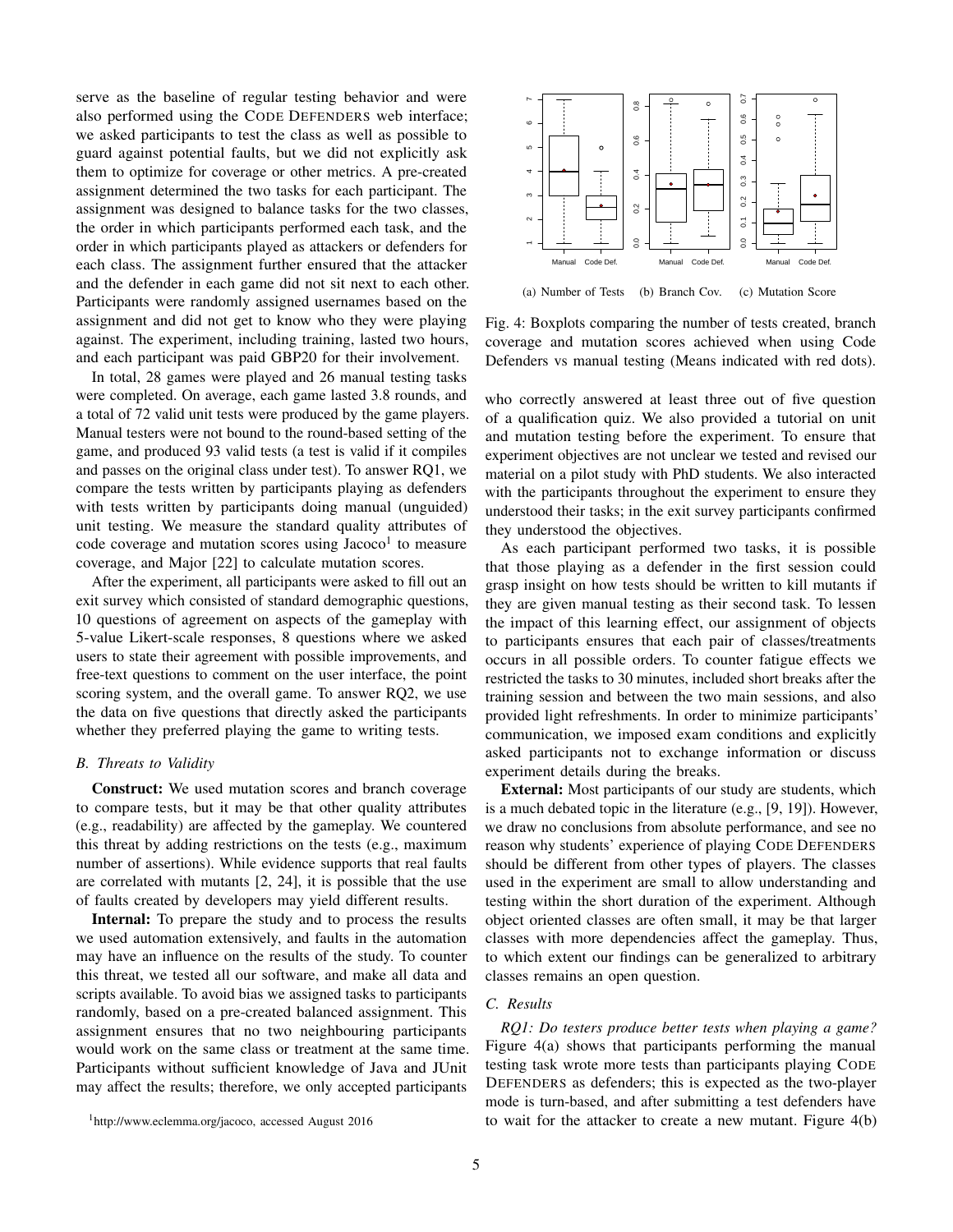<span id="page-5-0"></span>

Fig. 5: Exit survey results

compares the resulting test suites in terms of branch coverage, measured with Jacoco. Interestingly, the branch coverage achieved by these tests is nevertheless similar (Mann-Whitney U test with  $p = 0.81$ , Vargha-Delaney effect size of  $\bar{A}_{12} = 0.52$ , where  $\overline{A}_{12} = 0.5$  means there is no difference, and  $\overline{A}_{12} > 0.5$ means higher values for game players): On average, the tests written by CODE DEFENDERS players achieved 34.3% branch coverage, while manual testers achieved 34.7%. In terms of mutation score (Figure  $4(c)$ ) the tests written by players are clearly stronger, with an average mutation score of 23.1% vs. 15.5% for tests written by manual testers. The difference in mutation score is statistically significant ( $\bar{A}_{12} = 0.68$ ,  $p = 0.03$ ).

*RQ1: In our experiment, participants playing* CODE DEFENDERS *wrote stronger tests than those not playing.*

*RQ2: Do testers prefer writing tests while playing a game?* For space reasons we cannot provide the complete survey results. To answer RQ2, we focus on the level of agreement expressed by the participants of the experiment with the following five statements: (i) I enjoyed playing Code Defenders; (ii) I enjoy writing tests even when it is not part of a game; (iii) Writing unit tests as part of the game is more fun than writing unit tests while coding; (iv) Creating mutants is more fun than writing tests; (v) I would consider playing Code Defenders for fun. Data on all other questions (most of which are related to the game experience and possible improvements) is available at <http://study.code-defenders.org>. [Figure 5](#page-5-0) shows that all participants enjoyed playing the game. 60% at least partially agree that writing tests in general can be fun, but all participants agree that writing tests was more fun as part of CODE DEFENDERS. All but 3 participants also claimed they would consider playing CODE DEFENDERS again. Overall, these responses indicate that the testing task is more engaging for participants when performed in a gamified scenario.

*RQ2: Participants of our experiments claim they enjoyed writing tests more when playing* CODE DEFENDERS*.*

[Figure 5](#page-5-0) also shows a strong tendency that creating mutants is more enjoyable than creating tests. This is not surprising; however, the short duration of the game did not allow many equivalence duels to take place, in which case the attacker also has to write tests. The answers to the survey suggested a range of improvements to game, mainly related to the user interface and the point scoring system, which we considered when designing the multi-player version of CODE DEFENDERS.

## V. CAN WE CROWDSOURCE TESTS AND MUTANTS?

Having established that players engage well with CODE DEFENDERS and produce useful tests, the question now is whether we can make use of the game and apply it in a crowdsourcing scenario, where multiple players compete and deliver good test suites and mutants. To this end, we implemented the multi-player version of CODE DEFENDERS described in this paper, and collected data from a number of games in order to answer the following research questions:

- RQ3: Does crowdsourcing lead to stronger test suites than automated test generation?
- RQ4: Does crowdsourcing lead to stronger mutants than automatically generated mutants?
- RQ5: Do mutation scores on crowdsourced mutants correlate with mutation scores on traditional mutants?

## *A. Experiment setup*

We followed a systematic procedure to select 20 classes from the SF110 [\[17\]](#page-10-18) repository, which consists of randomly sampled SourceForge projects as well as the top ten most popular ones, and the Apache Commons (AC) libraries [\[44\]](#page-11-15). First, because CODE DEFENDERS currently lacks support for browsing source code trees, we selected classes which compile in isolation (i.e., no dependencies). Next, we restricted the search by size and identified all classes with 100–300 non-commenting lines of code[2](#page-5-1) . Our experience from previous user studies suggests that classes in this size range tend to be suitable for experimental unit testing tasks [\[37\]](#page-11-16). These two automated filters narrowed the search down to 169 classes (57 from AC and 112 from SF110), which were then manually ranked by: complexity (e.g., does the class implement interesting logic?), purpose (e.g., is the class understandable without context?) and testability (e.g., does the class contain public observers?). Finally, twenty of the top ranked classes were selected while preserving some domain diversity. [Table I](#page-6-0) lists the selected classes, the projects they belong to, their size (in NCSS), and the number of mutants created by Major (as an indicator of complexity).

Twenty games were then scheduled over the course of 15 days, one per selected class. Participants of the first study were invited to play the games, and the invitation was extended to academic and industrial contacts via direct emails, email lists and social media. In total, 35 unique participants signed up and took part in at least one game. Participants were free to chose which games to play and which team to join in each game (attackers or defenders). In order to start, at least three attackers and three defenders were required and at most five players could join each team. Games started on their scheduled date and time, or were delayed until the minimum number of players was met, and lasted for 24 hours from its starting time. As incentive to play, the best attacker and defender in each game were awarded GBP10 in shopping vouchers.

<span id="page-5-1"></span><sup>2</sup>Measured by JavaNCSS (https://github.com/codehaus/javancss)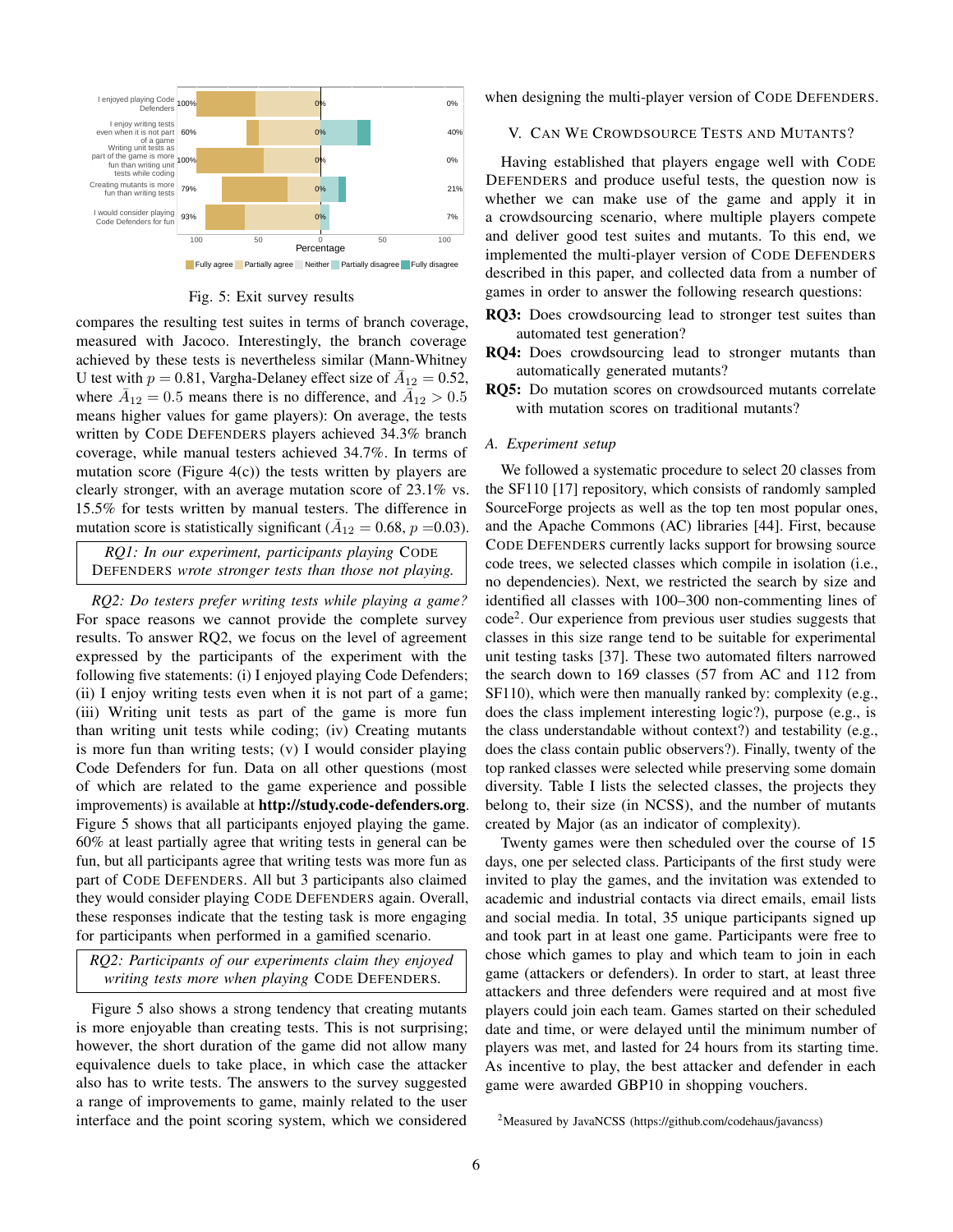<span id="page-6-0"></span>TABLE I: Classes selected for crowdsourcing experiment.

| Class                                                                                                | Project                 |              | <b>NCSS</b> Major Mutants |
|------------------------------------------------------------------------------------------------------|-------------------------|--------------|---------------------------|
| ByteArrayHashMap                                                                                     | sf-vuze                 | 179          | 174                       |
| <b>ByteVector</b>                                                                                    | sf-jiprof               | 128          | 311                       |
| ChunkedLongArray                                                                                     | sf-summa                | 102          | 230                       |
| <b>FTPFile</b>                                                                                       | ac-net                  | 158          | 111                       |
| FontInfo                                                                                             | sf-squirrel-sql         | 104          | 66                        |
| HierarchyPropertyParser*                                                                             | sf-weka                 | 261          | 286                       |
| <b>HSLColor</b>                                                                                      | sf-vuze                 | 160          | 651                       |
| ImprovedStreamTokenizer*                                                                             | sf-caloriecount         | 128          | 111                       |
| ImprovedTokenizer                                                                                    | sf-caloriecount         | 163          | 77                        |
| Inflection                                                                                           | sf-schemaspy            | 112          | 105                       |
| IntHashMap                                                                                           | sf-vuze                 | 113          | 145                       |
| <b>ParameterParser</b>                                                                               | ac-fileupload           | 108          | 172                       |
| Range                                                                                                | ac-lang3                | 128          | 158                       |
| RationalNumber                                                                                       | ac-imaging              | 108          | 286                       |
| <b>SubjectParser</b>                                                                                 | sf-newzgrabber          | 117          | 136                       |
| TimeStamp                                                                                            | ac-net                  | 103          | 209                       |
| VCardBean                                                                                            | sf-heal                 | 188          | 184                       |
| WeakHashtable                                                                                        | ac-logging              | 168          | 93                        |
| <b>XmlElement</b>                                                                                    | sf-inspirento           | 196          | 166                       |
| <b>XMLParser</b><br>$\cdot$ $\cdot$<br>$\overline{1}$<br>$\cdot$ .<br><b>TT</b><br>1.7T <sub>D</sub> | sf-fim1<br>$\mathbf{r}$ | 162<br>1.70. | 76<br>$\cdot$<br>$m + 1$  |

∗ Hereinafter abbreviated HPropertyParser and IStreamTokenizer.

Each game resulted in a set of mutants and a test suite containing all tests created in the game. To answer RQ3, we compared these test suites with automatically generated test suites in terms of branch coverage (using Jacoco) and mutation score (using Major). We chose EvoSuite and Randoop as representatives of state-of-the-art test generation tools for Java [\[38\]](#page-11-2) and ran them with default configurations and a one minute time budget to generate 30 test suites per class per tool (to account for the randomized algorithms they implement).

To answer RQ4, we measured how *difficult* the mutants produced in CODE DEFENDERS are compared to mutants generated by using a mutation testing tool. We calculated the number of random tests that kill each mutant; intuitively, the fewer random tests kill a mutant, the harder it is to kill. To produce these random tests, we run Randoop on each game class to generate one single test suite with up to 1,000 random tests with a 10-minute time budget. We then executed each of these tests *individually* on all the mutants generated by Major and on all the mutants created in CODE DEFENDERS, counting the number of tests that killed each mutant.

Finally, to answer RQ5, we calculated the mutation scores of the test suites generated for RQ3 and RQ4 on all Major mutants as well as all mutants generated in the game, and investigated the correlation between these scores.

#### *B. Threats to validity*

Threats to validity caused by our object selection, automation, and metrics are similar to what is described in Section [IV-B.](#page-4-4)

The crowdsourcing nature of this second experiment affects the participant selection. We advertised the experiment among the participants of our first study as well as standard email channels and social media; 17 participants of the original study took part, and 18 new external participants were recruited. External participants did not receive the same training participants of the first study received, but instead learned about the game purely from the help page on the website and by playing practice games on their own. It is possible that in practice

<span id="page-6-1"></span>TABLE II: Details of the 20 multi-player games played.

| Class                   |                |   |                       |     |       |                | Att. Def. Mut. Tests Killed Equiv. Score (A-D) |
|-------------------------|----------------|---|-----------------------|-----|-------|----------------|------------------------------------------------|
| ByteArrayHashMap        | 5              | 4 | 126                   | 46  | 73    | $\Omega$       | $877 - 206$                                    |
| <b>ByteVector</b>       | $\overline{4}$ | 3 | 57                    | 55  | 44    | $\Omega$       | $136 - 90$                                     |
| ChunkedLongArray        | 5              | 5 | 94                    | 16  | 41    | 8              | $583 - 77$                                     |
| FontInfo                | 3              | 3 | 33                    | 68  | 26    | 1              | $14 - 50$                                      |
| FTPFile                 | 4              | 4 | 34                    | 66  | 29    | $\theta$       | $31 - 52$                                      |
| <b>HPropertyParser</b>  | 3              | 4 | 66                    | 23  | 53    | 1              | $178 - 174$                                    |
| <b>HSLColor</b>         | 5              | 5 | 50                    | 15  | 33    | 2              | $18 - 68$                                      |
| <b>IStreamTokenizer</b> | 5              | 3 | 83                    | 32  | 73    | 5              | $221 - 252$                                    |
| ImprovedTokenizer       | 5              | 3 | 129                   | 26  | 107   | 2              | $346 - 348$                                    |
| Inflection              | $\overline{4}$ | 3 | 13                    | 26  | 9     | 1              | $65 - 56$                                      |
| IntHashMap              | 4              | 4 | 71                    | 83  | 45    | $\overline{c}$ | $742 - 201$                                    |
| <b>ParameterParser</b>  | 4              | 4 | 68                    | 47  | 45    | $\theta$       | $678 - 117$                                    |
| Range                   | 4              | 3 | 154                   | 35  | 114   | 1              | $232 - 226$                                    |
| <b>RationalNumber</b>   | 3              | 5 | 60                    | 54  | 32    | 6              | $242 - 117$                                    |
| <b>SubjectParser</b>    | 4              | 5 | 28                    | 17  | 14    | 2              | $40 - 16$                                      |
| TimeStamp               | 4              | 4 | 32                    | 15  | 31    | $\theta$       | $32 - 50$                                      |
| VCardBean               | 4              | 4 | 174                   | 123 | 141   | 7              | $501 - 923$                                    |
| WeakHashtable           | 3              | 4 | 41                    | 11  | 9     | $\Omega$       | $50 - 40$                                      |
| <b>XmlElement</b>       | $\overline{4}$ | 3 | 177                   | 49  | 134   | $\overline{4}$ | $315 - 372$                                    |
| <b>XMLParser</b>        | $\overline{4}$ | 5 | 27                    | 24  | 21    | 1              | $50 - 90$                                      |
| Mean                    |                |   | 4.05 3.90 41.55 75.85 |     | 53.70 | 2.15           |                                                |

participants may have more diverse qualifications and skills. However, the multi-player nature of the game means that the results are not dependent on the skills of individual players, and remuneration based on contribution would pose no financial risk to including worse players. Nevertheless, finding qualified participants is a general concern in crowdsourcing and requires careful planning of incentives. Participants chose the games and their roles without our influence. All classes originate from open source projects; to prevent players searching for existing tests for them, we anonymized all classes by removing all project-specific details, including package declarations. As games were run in sequence and participants were allowed to join more than one game, there may be learning effects between games. To reduce these effects, we only ran one game per class, which avoids learning effects on the CUTs.

The test suites produced in the game are compared against those produced by Randoop and EvoSuite using default configurations with bounded time. Although the time spent by players in the game is not directly comparable to the running time of the tools, it is possible that using larger time budgets or fine-tuned parameters would improve their test suites. However, beyond running time, there are fundamental limitations in the tools [\[33,](#page-11-5) [41,](#page-11-4) [51\]](#page-11-3) that our approach aims to overcome.

## *C. Results*

[Table II](#page-6-1) summarizes the 20 games that were played. On average, there were 4.05 attackers, submitting a mean of 75.85 mutants. The average number of defenders was 3.9, submitting a mean of 41.55 tests per game. Out of the 20 games, 12 were won by the defending teams and 8 by the attacking teams, suggesting that overall the scoring is well balanced.

*RQ3: Does crowdsourcing lead to stronger test suites than automated test generation?* [Table III](#page-7-0) compares the tests written by players of CODE DEFENDERS with those generated with Randoop and EvoSuite. On average, the CODE DEFENDERS test suites achieved 89.03% branch coverage, whereas Randoop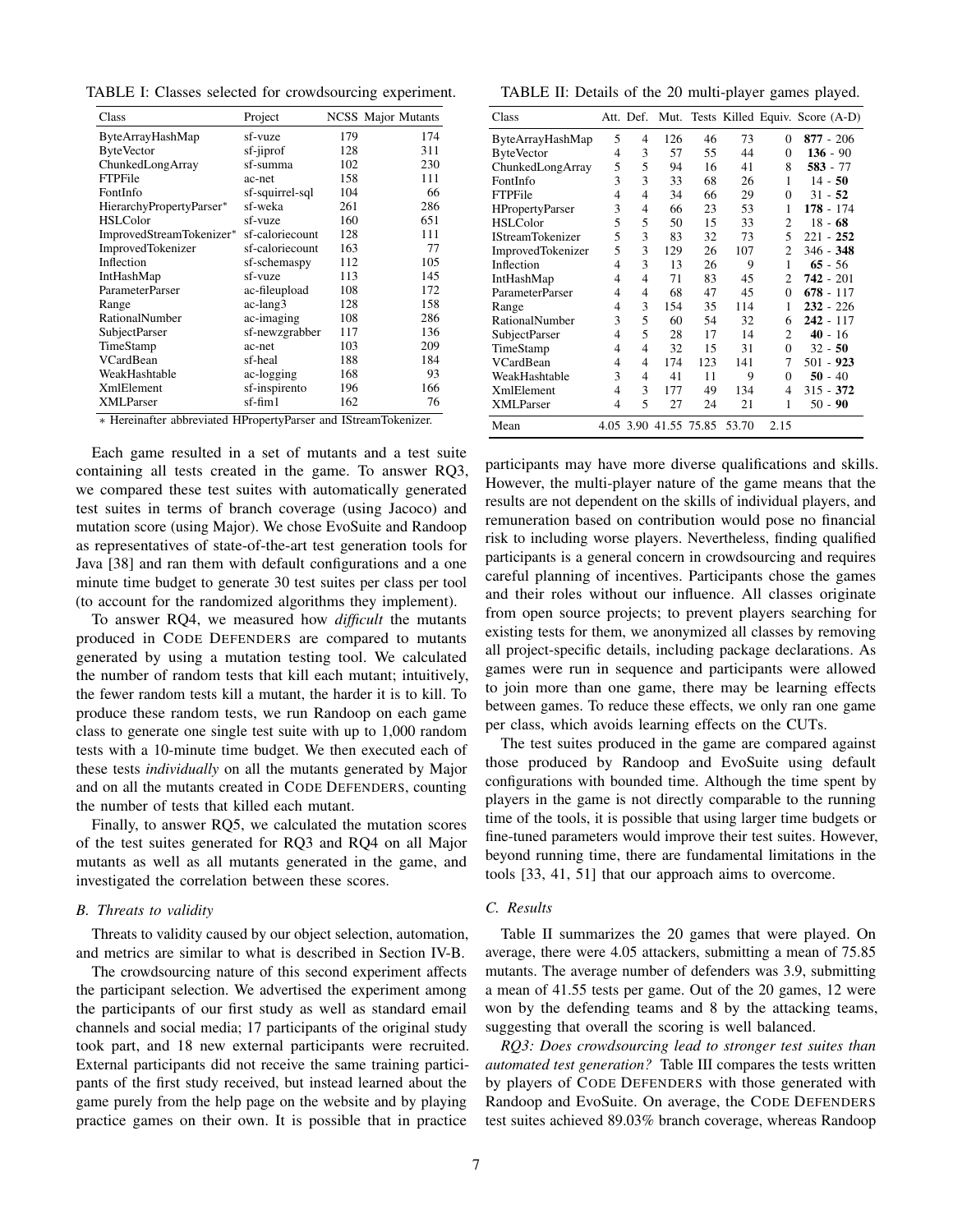| Class                   | <b>Branch Coverage</b> |           |      |          |      | Mutation Score (Major) |          |      |          |      | Mutation Score (Code Defenders) |          |      |          |      |
|-------------------------|------------------------|-----------|------|----------|------|------------------------|----------|------|----------|------|---------------------------------|----------|------|----------|------|
|                         | Code D.                | Randoop   |      | EvoSuite |      | Code D.                | Randoop  |      | EvoSuite |      | Code D.                         | Randoop  |      | EvoSuite |      |
|                         |                        | Cov.      | A12  | Cov.     | A12  |                        | Score    | A12  | Score    | A12  |                                 | Score    | A12  | Score    | A12  |
| ByteArrayHashMap        | 86.49%                 | 78.02%    | 0.97 | 33.69%   | 1.00 | 67.82%                 | 50.85%   | 1.00 | 49.31%   | 0.97 | 57.94%                          | 18.52%   | 1.00 | 12.41%   | 1.00 |
| <b>ByteVector</b>       | 100.00%                | 45.45%    | 1.00 | 55.68%   | 1.00 | 72.35%                 | 25.22%   | 1.00 | 28.89%   | 1.00 | 77.19%                          | 0.58%    | 1.00 | 8.60%    | 1.00 |
| ChunkedLongArray        | 100.00%                | 94.07%    | 0.73 | 94.81%   | 0.78 | 68.26%                 | 77.24%   | 0.07 | 30.38%   | 1.00 | 43.62%                          | 89.72%   | 0.00 | 25.96%   | 0.80 |
| FontInfo                | 88.00%                 | 77.53%    | 1.00 | 90.87%   | 0.12 | 84.68%                 | 49.64%   | 1.00 | 42.49%   | 1.00 | 78.79%                          | 55.56%   | 1.00 | 57.88%   | 1.00 |
| FTPFile                 | 89.47%                 | 57.02%    | 1.00 | 86.14%   | 0.75 | 86.36%                 | 62.59%   | 1.00 | 83.69%   | 0.83 | 85.29%                          | 50.00%   | 1.00 | 27.65%   | 1.00 |
| <b>HPropertyParser</b>  | 78.00%                 | 60.70%    | 1.00 | 91.77%   | 0.00 | 56.64%                 | 42.10%   | 0.97 | 40.56%   | 1.00 | 80.30%                          | 42.42%   | 1.00 | 33.48%   | 1.00 |
| <b>HSLColor</b>         | 98.28%                 | $96.26\%$ | 1.00 | 97.13%   | 0.83 | 89.71%                 | 83.23%   | 1.00 | 45.74%   | 1.00 | 66.00%                          | 70.67%   | 0.00 | 43.80%   | 0.95 |
| <b>IStreamTokenizer</b> | 100.00%                | 14.81%    | 1.00 | 78.27%   | 1.00 | 88.29%                 | 21.62%   | 1.00 | 35.66%   | 1.00 | 87.95%                          | 6.02%    | 1.00 | 14.46%   | 1.00 |
| ImprovedTokenizer       | 95.00%                 | 91.92%    | 1.00 | 90.17%   | 0.87 | 68.83%                 | 71.38%   | 0.00 | 38.10%   | 1.00 | 82.95%                          | 60.47%   | 1.00 | 26.20%   | 1.00 |
| Inflection              | 85.00%                 | 80.00%    | 1.00 | 76.00%   | 0.85 | 42.86%                 | 27.62%   | 1.00 | 22.48%   | 1.00 | 69.23%                          | 33.33%   | 1.00 | 26.15%   | 1.00 |
| IntHashMap              | 90.48%                 | 98.57%    | 0.00 | 97.70%   | 0.00 | 71.03%                 | 78.02%   | 0.00 | 62.55%   | 0.97 | 63.38%                          | 56.34%   | 1.00 | 24.08%   | 1.00 |
| ParameterParser         | 89.74%                 | 58.63%    | 1.00 | 88.59%   | 0.68 | 66.86%                 | 27.41%   | 1.00 | 36.43%   | 1.00 | 66.18%                          | 3.43%    | 1.00 | 10.15%   | 1.00 |
| Range                   | 96.15%                 | $0.00\%$  | 1.00 | 97.18%   | 0.27 | 84.81%                 | $0.00\%$ | 1.00 | 64.81%   | 1.00 | 74.03%                          | $0.00\%$ | 1.00 | $0.00\%$ | 1.00 |
| RationalNumber          | 83.33%                 | 65.00%    | 1.00 | 77.17%   | 0.67 | 52.10%                 | 55.94%   | 0.00 | 54.85%   | 0.25 | 53.33%                          | 47.50%   | 1.00 | 45.83%   | 1.00 |
| <b>SubjectParser</b>    | 85.71%                 | 25.00%    | 1.00 | 81.07%   | 0.88 | 69.85%                 | 19.85%   | 1.00 | 41.18%   | 1.00 | 50.00%                          | 7.14%    | 1.00 | 21.79%   | 1.00 |
| TimeStamp               | 100.00%                | 93.33%    | 1.00 | 100.00%  | 0.50 | 88.04%                 | 95.12%   | 0.07 | 85.33%   | 1.00 | 96.88%                          | 100.00%  | 0.00 | 62.50%   | 1.00 |
| VCardBean               | 95.45%                 | 87.46%    | 1.00 | 71.36%   | 0.90 | 82.61%                 | 70.99%   | 1.00 | 44.84%   | 1.00 | 81.03%                          | 38.22%   | 1.00 | 35.00%   | 1.00 |
| WeakHashtable           | 53.33%                 | $0.00\%$  | 1.00 | 75.33%   | 0.00 | $6.45\%$               | $0.00\%$ | 1.00 | 9.93%    | 0.00 | 21.95%                          | $0.00\%$ | 1.00 | 17.32%   | 0.85 |
| <b>XmlElement</b>       | 80.00%                 | 68.62%    | 1.00 | 76.81%   | 0.63 | 69.28%                 | 35.65%   | 1.00 | 35.54%   | 1.00 | 75.71%                          | 33.05%   | 1.00 | 27.40%   | 1.00 |
| <b>XMLParser</b>        | 86.11%                 | 13.89%    | 1.00 | 48.06%   | 1.00 | 73.68%                 | 14.47%   | 1.00 | 31.71%   | 1.00 | 77.78%                          | 3.70%    | 1.00 | 15.93%   | 1.00 |
| Mean                    | 89.03%                 | 60.32%    | 0.94 | 80.39%   | 0.64 | 69.53%                 | 45.45%   | 0.76 | 44.22%   | 0.90 | 69.48%                          | 35.83%   | 0.85 | 26.83%   | 0.98 |

<span id="page-7-0"></span>TABLE III: Comparison of test suites generated with CODE DEFENDERS with automatically generated test suites (bold font represents cases with statistically significant difference at  $p < 0.05$ .

achieved 60.32% and EvoSuite 80.39%. The branch coverage achieved by Randoop was lower in 19 of 20 cases, and significantly so in 18 cases; note that Randoop could not generate any tests for class WeakHashtable and produced only non-compilable tests for class Range (both cases due to Java generics). Randoop achieved a significantly higher branch coverage for class IntHashMap. On closer look at how the game for this class evolved, we observed that the in-game tests missed 4 branches that the Randoop test suites did cover. A plausible conjecture, that also applies for the rest of the games, is that the CODE DEFENDERS highlighting feature, which currently only shows line coverage rather than branch coverage, may have misled defenders into thinking some parts of the code were fully tested, when in reality they were not. The average effect size of  $\overline{A}_{12} = 0.94$  confirms that the CODE DEFENDERS tests indeed achieve substantially higher coverage. For 14 classes coverage is also higher than that of the test suites generated by EvoSuite, with 9 being significant. However, there are also 5 classes (4 significant) where EvoSuite achieved higher coverage, and one where the coverage is identical.

The average mutation score calculated by Major on the CODE DEFENDERS test suites is 69.53%, which is again substantially higher than that achieved by Randoop (45.45% on average) and EvoSuite (44.22% on average). There are 16 classes where the mutation score is higher than Randoop's (significant in 4 cases), but there are also 4 cases where the mutation score is lower (significant in 2 cases). Compared to EvoSuite there are no cases with significant differences, but the mutation score of the CODE DEFENDERS test suites is higher in 18 cases.

Finally, we also calculated the mutation scores based on the mutants generated during the gameplay. A similar pattern is revealed here: For ChunkedLongArray, HSLColor, and TimeStamp the Randoop test suites have higher mutation scores, but for all other comparisons the CODE DEFENDERS test suites have higher scores. On average, CODE DEFENDERS tests achieve a mutation score of 69.48%, whereas Randoop and EvoSuite tests only achieve 35.83% and 26.83%, respectively.

*RQ3: Crowdsourcing achieves higher coverage and mutation scores than state-of-the-art test generation tools.*

*Example.* The following test, created in the game played on class WeakHashtable, illustrates how players use stronger assertions than the regression assertions that automated tools are able to generate [\[41\]](#page-11-4) (for example, by asserting on chains of calls, and using observers that take parameters):

```
java.util.HashMap foo = new java.util.HashMap();
WeakHashtable w = new WeakHashtable();
foo.put("a","b");
w.putAll(foo);
assertTrue(w.keySet().contains("a"));
assertTrue(w.containsKey("a"));
```
However good for coverage and fault-detection, tests created in CODE DEFENDERS may require post-processing: some players used profane words in string literals and used esoteric stratagems to bypass our test code restrictions.

*RQ4: Does crowdsourcing lead to stronger mutants than automatically generated mutants?* Figure [6\(a\)](#page-8-0) shows the detection rates for mutants resulting from CODE DEFENDERS and those generated by Major. The detection rate is the ratio of 1,000 randomly generated tests that detects a mutant; the lower it is, the harder the mutant is to detect. As we do not know which Major mutants are equivalent, we calculate hardness on *all* mutants; results are similar if considering only mutants killed by the random tests. On average, the detection rate is 0.04 for CODE DEFENDERS mutants, and 0.09 for Major mutants. The difference is significant according to a Mann-Whitney U test at  $p < 0.001$  with a medium effect size of  $\bar{A}_{12} = 0.37$ . Consequently, CODE DEFENDERS mutants are harder to kill.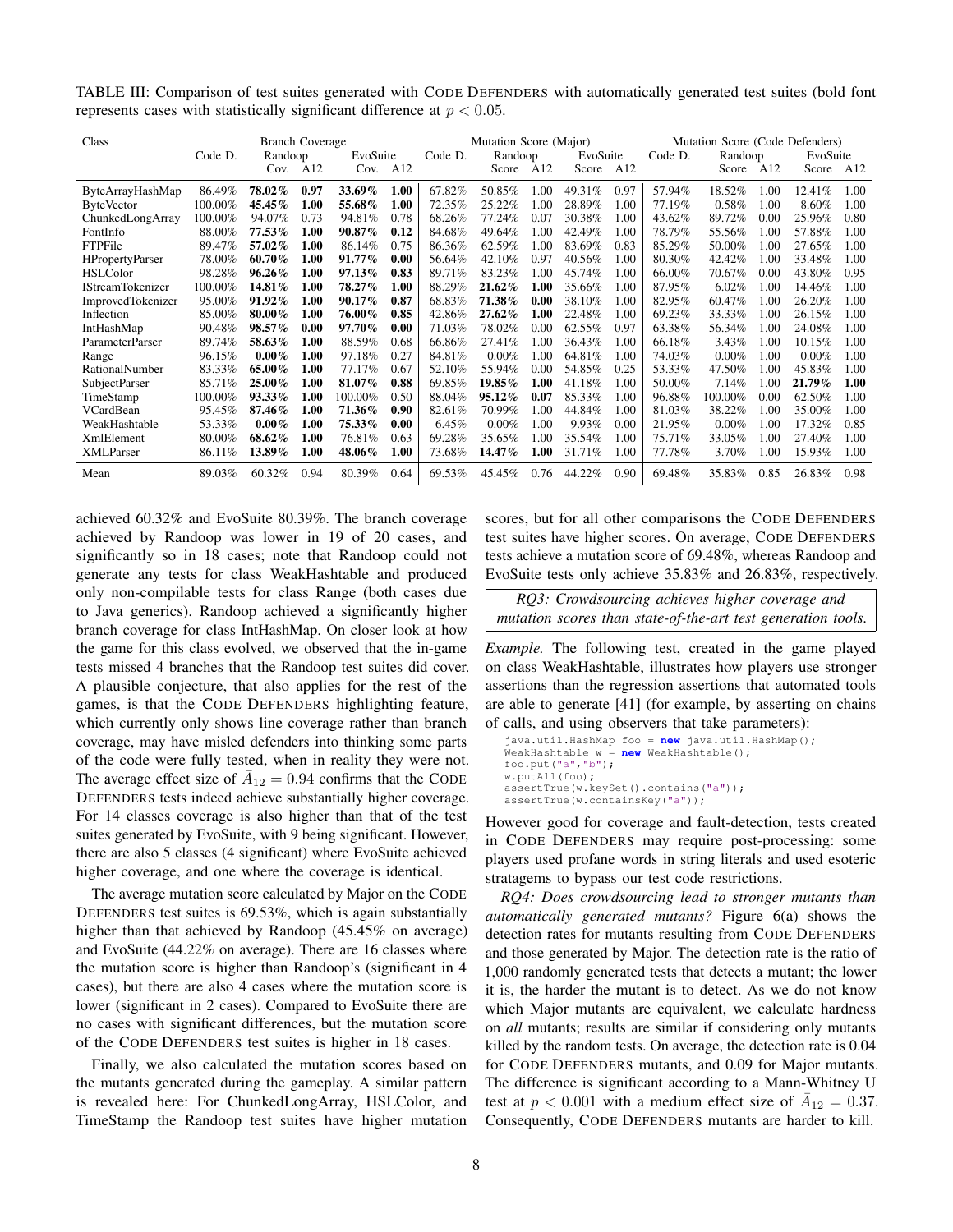<span id="page-8-0"></span>

<span id="page-8-1"></span>Fig. 6: Comparison of Code Defenders and Major mutants



*Examples.* The highest-scoring mutant in the study is a subtle replacement of a 16-base number in class IntHashMap, which was ultimately killed in the game, but survived all automatically generated tests ("-" means original class; "+" means mutant): int index = (hash & 0x7FFFFFFF) % tab.length; int index = (hash & 0x7EFFFFFF) % tab.length;

While this mutant is similar in nature to the common constant replacement mutation operator, it does suggest that players can identify subtle mutants. Other mutants are different to standard operators, for example by replacing references:

- **return this**;

```
return new ByteVector();
```
Again, this mutant was not killed by any generated tests, although it was killed in the game. Finally, string modifications were common throughout the games, supporting recent evidence that such operators are missing in standard mutation tools [\[24\]](#page-10-1). For example, the following mutant for ImprovedTokenizer requires testers to use different delimiters, including one with a capital letter. This mutant was killed in CODE DEFENDERS, but not by any generated tests.

```
- myDelimiters = delimiters;<br>+ myDelimiters = delimiters.
```
 $mp$  Delimiters = delimiters.toLowerCase();

*RQ5: Do mutation scores on crowdsourced mutants correlate with mutation scores on traditional mutants?* While having strong mutants is helpful for guiding test generation, mutants are also used to assess the quality of a test suite. It has been shown that mutation scores (on mutants generated with Major) correlate to real fault detection [\[24\]](#page-10-1); thus we would like to see whether mutation scores calculated using CODE DEFENDERS mutants are similar to mutation scores calculated on standard mutants. Figure [6\(b\)](#page-8-1) plots the relation of the mutation scores: There is a moderate positive correlation (Spearman 0.59, p  $< 0.001$ ; Pearson's r 0.57,  $p < 0.001$ , Kendall's tau 0.39, p  $< 0.001$ ) between the two, suggesting that CODE DEFENDERS mutants are suitable for calculating mutation scores. The slightly lower scores suggest that CODE DEFENDERS leads to less inflated scores [\[30\]](#page-11-6) than mutation tools.

*RQ5: There is moderate positive correlation between* CODE DEFENDERS *and Major mutation scores.*

#### *D. Discussion*

Some aspects more intrinsic to the dynamics of the game only surfaced as a result of observing the games played during our experiments. We observed that if defenders or attackers do not engage in the game early after it starts, they play in disadvantage and may feel discouraged to submit new mutants or tests, and therefore negatively affect the final outcome of the game. This undesirable effect is notorious in the games played on classes SubjectParser and TimeStamp, where one single defender submitted strong sets of tests early in the game, such that the rest of defenders remained inactive throughout those games. Alternatives to prevent games from early stagnation could involve ranking tests by non-functional properties (e.g., length or readability [\[11\]](#page-10-19)) such that defenders have the chance to catch up if they submit shorter, more readable tests, possibly even *stealing* points from other team members. In general, an open challenge is to foster the creation of mutants and tests that are not only strong, but also of high quality.

Player motivation and engagement are key factors to the success of the CODE DEFENDERS crowdsourcing approach. The game played on class WeakHashtable showcases this problem: Players simply did not engage with this game and created only 41 mutants and merely 11 tests, achieving the lowest code coverage and mutation score in the experiment. It is worth noting, however, that WeakHashtable is likely one of the most complex classes in our experiment.

The last game of our experiment (class XMLParser) illustrates a scenario where human-written tests are unmatched by state-of-the-art test generation tools. Based on our limited empirical evidence, we speculate that the CODE DEFENDERS approach could be particularly apt and worthwhile for testing code with more complex logic involved, on which automated test generation tools often struggle.

#### VI. RELATED WORK

There are several successful examples of gamification for software engineering, where the methodology has been applied mostly to increase the motivation and performance of people participating in software engineering activities [\[34\]](#page-11-11), such as removing static analysis warnings [\[3\]](#page-10-20) or committing changes often to version control [\[42\]](#page-11-17). In contrast, CODE DEFENDERS is intended for outsourcing some of the developers' work, rather than getting them more engaged with the testing tasks.

Chen and Kim [\[10\]](#page-10-21) designed a game, where players solve puzzles that represent object mutation or constraint solving problems, to support automated test generation tools. While this aim is similar to ours, the approach is purely based on puzzlesolving, and does not make use of competitive or cooperative elements. However, it might be possible to involve automated test generation tools in the CODE DEFENDERS game, in order to drive players to focus on areas where the tools struggled.

Dietl et al. [\[13\]](#page-10-22) gamified the verification of certain program properties such that players are not aware of the underlying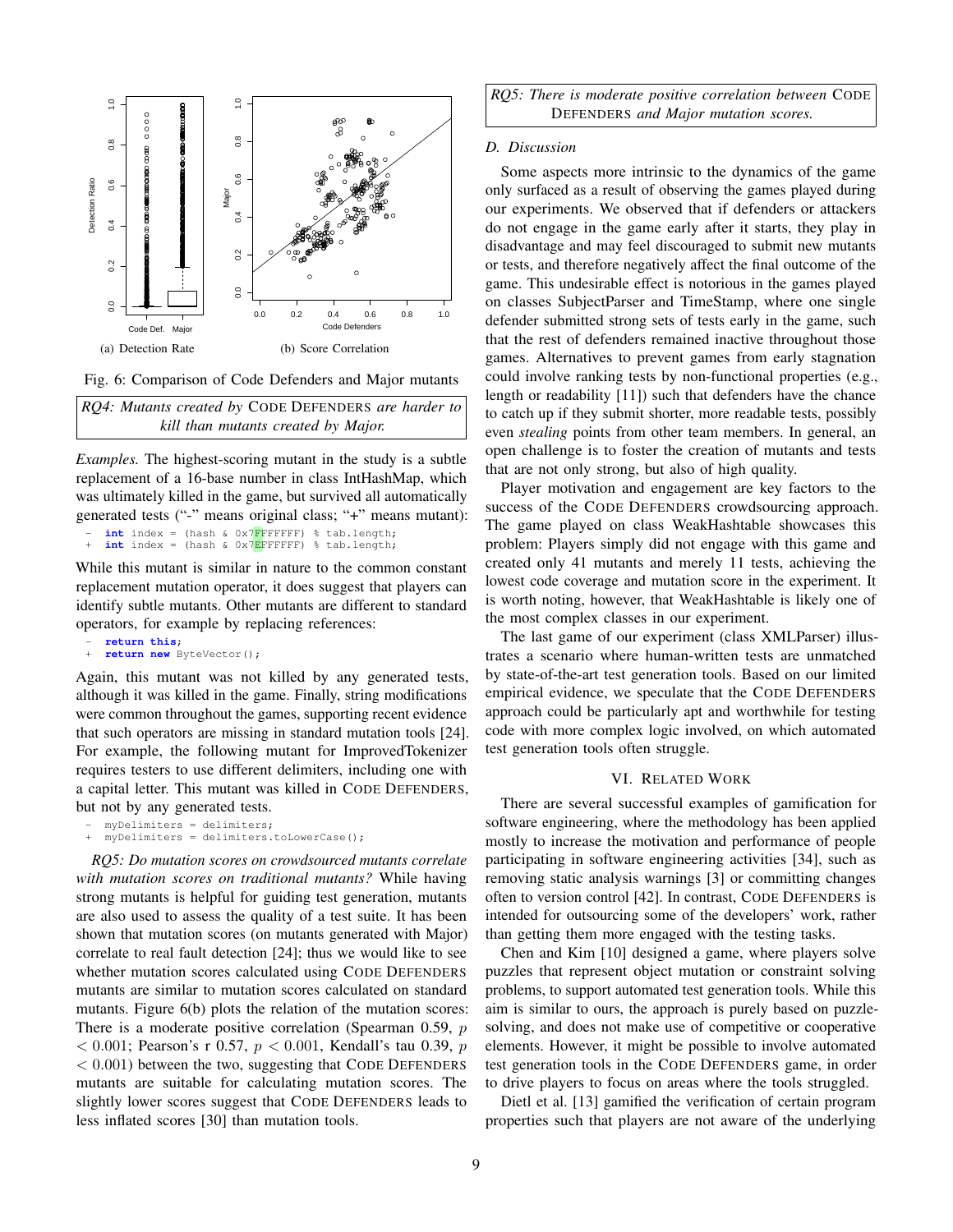verification task. In contrast, CODE DEFENDERS makes explicit use of the coding skills of participants. However, abstracting away from code is something that might enable the application of CODE DEFENDERS to other types of testing in the future.

CodeHunt [\[7\]](#page-10-23), based on Pex4Fun [\[46\]](#page-11-18), is a game that integrates coding and test generation. Tests are used to help players find the solutions to coding puzzles, but players do not actively write tests.

There have been some attempts to use gamification in an educational setting to better engage students with software testing. For example, Elbaum et al. [\[15\]](#page-10-24) developed Bug Hunt, a web-based tutorial system where students have to apply different testing techniques to solve challenges. Bell et al. [\[5\]](#page-10-25) use storylines and quests to gradually introduce students to testing without explicitly telling them. While this paper explicitly focuses on the crowdsourcing aspect of CODE DEFENDERS, we are also considering an educational angle [\[36\]](#page-11-0).

Crowdsourcing has also been used in relation to software testing without gamification elements. Crowdsourced testing is now a common practice in industry, but unlike CODE DEFENDERS the focus is mainly testing of mobile and web applications [\[53\]](#page-11-19). Testing has also been considered [\[47\]](#page-11-20) as part of a general collaborative and crowdsourced approach to software engineering [\[26\]](#page-10-14). Pastore et al. [\[32\]](#page-11-21) used crowdsourcing on Amazon Mechanical Turk in order to have crowdworkers confirm test oracles with respect to API documentation. Tests were generated automatically using automated unit test generation tools. CODE DEFENDERS currently does not address the test oracle problem, and this approach is thus complementary.

## VII. CONCLUSIONS AND FUTURE WORK

Writing good tests and good mutants are hard tasks, and automated tools often reach the limits of their capabilities in practice. In this paper, we proposed an alternative approach based on gamification and crowdsourcing: Teams of players compete by attacking a program under test with subtle mutants, and defending the program with tests. At the end of a game there are sets of strong tests and mutants. Our evaluation on 20 open source Java classes shows that the CODE DEFENDERS game achieved higher coverage and mutation scores than state-of-the-art test generation tools, confirming that this is a promising avenue of research.

There remains, however, much to be done as future work: Collaboration: CODE DEFENDERS appeals to the competitive nature of players across and within teams: an attacker wants to defeat the defenders, but also wants to score more points than other attackers. However, stronger tests and mutants might result if players could team up and take on testing challenges involving working together to fully test a program (defenders) or to try to break an existing test suite (attackers).

Abstraction: The gameplay is currently based on writing and modifying program code directly, and is thus very similar in nature to coding. While there are successful crowdsourcing models based on coding tasks (e.g., TopCoder [\[25\]](#page-10-26)), games are often successful when played with more graphical interactions. Research on code visualization, for example the city metaphor [\[4,](#page-10-27) [50\]](#page-11-22), may be well suited for this.

Gamification elements: Incorporating a compelling narrative and more gamification elements, e.g., personalization, signposting, random rewards and unlockable content [\[27\]](#page-10-28), could help improve player engagement and enjoyment.

Dependencies: Using more complex classes than the ones in our studies might require players to consult additional information (e.g., source code of dependencies or API docs). This may carry implications on the playability of the game and would require changes at the user interface level.

Test oracles: CODE DEFENDERS currently produces regression tests and mutants, like automated tools also do. However, it would be even better to have players provide real test oracles. For example, testers could base their assertions on API specifications rather than source code, similar to the CrowdOracles approach [\[32\]](#page-11-21). However, the gameplay would need to be adapted, as tests would then also fail on the program under test if a real bug is discovered.

Testing aspects: CODE DEFENDERS currently targets unit testing of Java classes, and rewards tests that are good at detecting faults. A main reason for this lies in the comparability to automated tools. It will be of interest to transfer the game to other languages, other types of testing (e.g., GUI testing), and to optimize other attributes of tests (e.g., readability).

Tool integration: The starting point of a game currently is an empty test suite and no mutants. Artefacts generated by tools may offer a different starting point, to focus the game on those aspects the tools struggle with. It may also be possible to integrate these tools as further incentive mechanisms (e.g., by trading points against automatically generated tests).

Incentives: Besides the general competitive nature of the game, in our experiments we used prizes (Amazon vouchers) for the winner of each team as incentive. While this may be a suitable approach for conducting a research study, in practice more refined strategies will be required, for example where each participant receives payment proportional to their contribution (e.g. based on points). Existing research on incentive mechanisms (e.g., [\[39\]](#page-11-23)) may help to identify improvements.

Application: While our experiments have demonstrated the general feasibility of the idea, we have not yet explored how the game would be applied in practice. There remain open questions, such as how long games should last, how many players they need, and what the costs would be. Furthermore, there are open questions around when and on which code one would apply such an approach rather than automated tools.

**Mutants and tests:** A more exhaustive qualitative analysis of the mutants and tests produced in CODE DEFENDERS remains as future work. For instance: Are developers willing to accept the tests produced in a crowdsourcing scenario? Do the mutants produced in the game match existing mutation operators or can new operators be derived from them?

#### ACKNOWLEDGEMENTS

This work is supported by EPSRC project EP/N023978/1.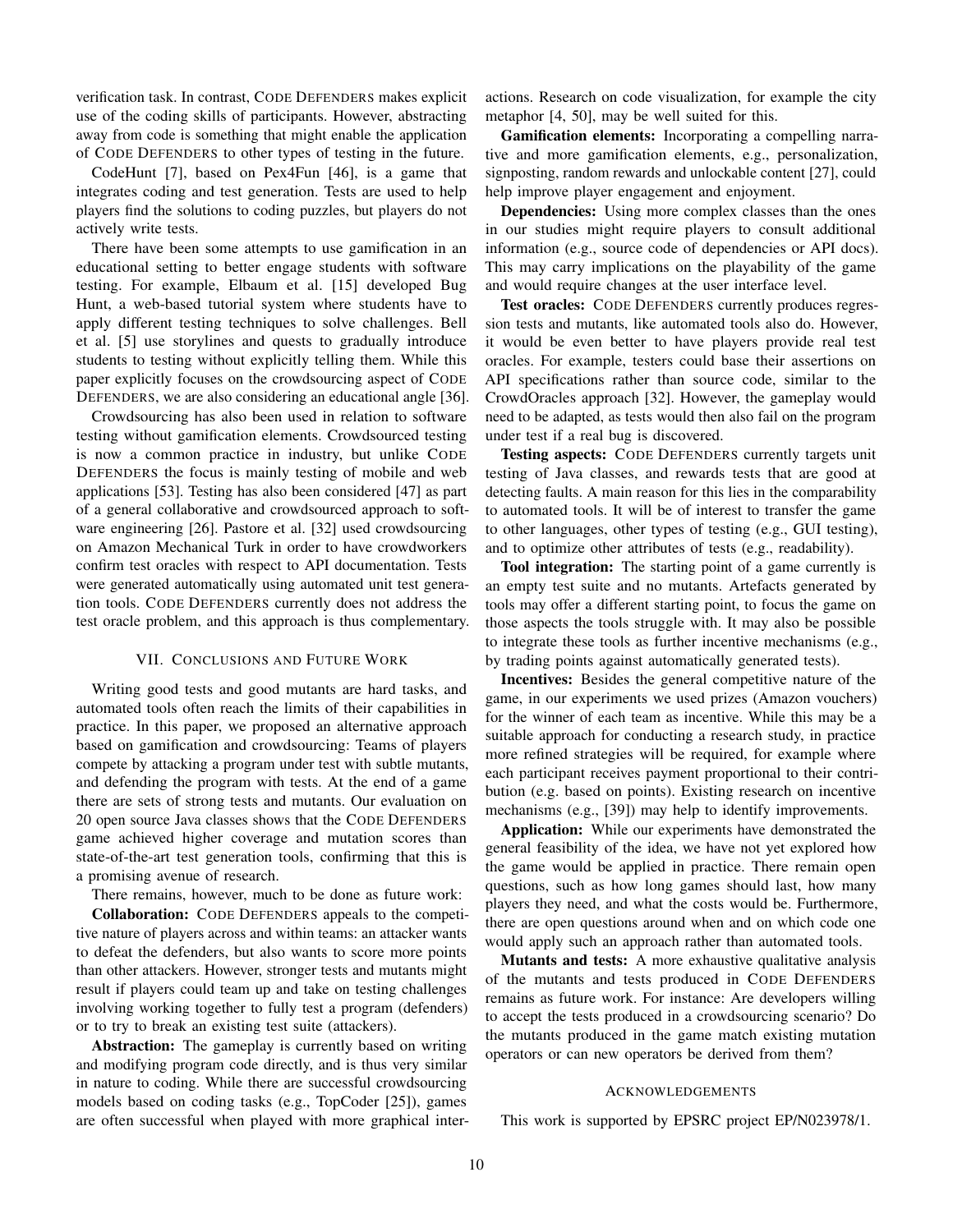#### REFERENCES

- <span id="page-10-13"></span>[1] K. Adamopoulos, M. Harman, and R. M. Hierons. How to overcome the equivalent mutant problem and achieve tailored selective mutation using co-evolution. In *Genetic and Evolutionary Computation Conference (GECCO)*, pages 1338–1349. Springer Berlin Heidelberg, 2004.
- <span id="page-10-9"></span>[2] J. H. Andrews, L. C. Briand, and Y. Labiche. Is mutation an appropriate tool for testing experiments? In *ACM/IEEE Int. Conference on Software Engineering (ICSE)*, pages 402–411, 2005.
- <span id="page-10-20"></span>[3] S. Arai, K. Sakamoto, H. Washizaki, and Y. Fukazawa. A gamified tool for motivating developers to remove warnings of bug pattern tools. In *Int. Workshop on Empirical Software Engineering in Practice (IWESEP)*, pages 37–42. IEEE, 2014.
- <span id="page-10-27"></span>[4] G. Balogh, T. Gergely,  $\dot{A}$ . Beszédes, and T. Gyimóthy. Using the city metaphor for visualizing test-related metrics. In *Int. Conference on Software Analysis, Evolution, and Reengineering (SANER)*, volume 2, pages 17–20, 2016.
- <span id="page-10-25"></span>[5] J. Bell, S. Sheth, and G. Kaiser. Secret ninja testing with HALO software engineering. In *Int. Workshop on Social Software Engineering*, pages 43–47. ACM, 2011.
- <span id="page-10-2"></span>[6] M. Beller, G. Gousios, A. Panichella, and A. Zaidman. When, how, and why developers (do not) test in their IDEs. In *ACM Symposium on the Foundations of Software Engineering (FSE)*, pages 179–190, 2015.
- <span id="page-10-23"></span>[7] J. Bishop, R. N. Horspool, T. Xie, N. Tillmann, and J. de Halleux. Code Hunt: Experience with coding contests at scale. *ACM/IEEE Int. Conference on Software Engineering (ICSE)(JSEET track)*, pages 398–407, 2015.
- <span id="page-10-11"></span>[8] T. A. Budd and D. Angluin. Two notions of correctness and their relation to testing. *Acta Inf.*, 18:31–45, 1982.
- <span id="page-10-16"></span>[9] J. Carver, L. Jaccheri, S. Morasca, and F. Shull. Issues in using students in empirical studies in software engineering education. In *IEEE Int. Software Metrics Symposium (METRICS)*, pages 239–249, 2003.
- <span id="page-10-21"></span>[10] N. Chen and S. Kim. Puzzle-based automatic testing: bringing humans into the loop by solving puzzles. In *IEEE/ACM Int. Conference on Automated Software Engineering (ASE)*, pages 140–149, 2012.
- <span id="page-10-19"></span>[11] E. Daka, J. Campos, G. Fraser, J. Dorn, and W. Weimer. Modeling readability to improve unit tests. In *ACM Symposium on the Foundations of Software Engineering (FSE)*, pages 107–118, 2015.
- <span id="page-10-3"></span>[12] S. Deterding, D. Dixon, R. Khaled, and L. Nacke. From game design elements to gamefulness: Defining "gamification". In *Int. Academic MindTrek Conference: Envisioning Future Media Environments (MindTrek)*, pages 9–15. ACM, 2011.
- <span id="page-10-22"></span>[13] W. Dietl, S. Dietzel, M. D. Ernst, N. Mote, B. Walker, S. Cooper, T. Pavlik, and Z. Popović. Verification games: Making verification fun. In *Workshop on Formal Techniques for Java-like Programs (FTfJP)*, pages 42–49. ACM, 2012.
- <span id="page-10-15"></span>[14] D. J. Dubois and G. Tamburrelli. Understanding gamifi-

cation mechanisms for software development. In *ACM Symposium on the Foundations of Software Engineering (FSE)*, pages 659–662, 2013.

- <span id="page-10-24"></span>[15] S. Elbaum, S. Person, J. Dokulil, and M. Jorde. Bug hunt: Making early software testing lessons engaging and affordable. In *ACM/IEEE Int. Conference on Software Engineering (ICSE)*, pages 688–697, 2007.
- <span id="page-10-6"></span>[16] G. Fraser and A. Arcuri. EvoSuite: automatic test suite generation for object-oriented software. In *ACM Symposium on the Foundations of Software Engineering (FSE)*, pages 416–419, 2011.
- <span id="page-10-18"></span>[17] G. Fraser and A. Arcuri. A large scale evaluation of automated unit test generation using evosuite. *ACM Transactions on Software Engineering and Methodology (TOSEM)*, 24(2):8, 2014.
- <span id="page-10-8"></span>[18] J. P. Galeotti, G. Fraser, and A. Arcuri. Improving search-based test suite generation with dynamic symbolic execution. In *Int. Symposium on Software Reliability Engineering (ISSRE)*, pages 360–369. IEEE, 2013.
- <span id="page-10-17"></span>[19] M. Höst, B. Regnell, and C. Wohlin. Using students as subjects—A comparative study of students and professionals in lead-time impact assessment. *Empirical Software Engineering (EMSE)*, 5(3):201–214, 2000.
- <span id="page-10-4"></span>[20] J. Howe. The rise of crowdsourcing. *Wired*, 14(6), June 2006. [https://www.wired.com/2006/06/crowds/.](https://www.wired.com/2006/06/crowds/)
- <span id="page-10-0"></span>[21] L. Inozemtseva and R. Holmes. Coverage is not strongly correlated with test suite effectiveness. In *ACM/IEEE Int. Conference on Software Engineering (ICSE)*, pages 435–445. ACM, 2014.
- <span id="page-10-7"></span>[22] R. Just. The Major mutation framework: Efficient and scalable mutation analysis for Java. In *ACM Int. Symposium on Software Testing and Analysis (ISSTA)*, pages 433–436, 2014.
- <span id="page-10-10"></span>[23] R. Just, M. D. Ernst, and G. Fraser. Efficient mutation analysis by propagating and partitioning infected execution states. In *ACM Int. Symposium on Software Testing and Analysis (ISSTA)*, pages 315–326. ACM, 2014.
- <span id="page-10-1"></span>[24] R. Just, D. Jalali, L. Inozemtseva, M. D. Ernst, R. Holmes, and G. Fraser. Are mutants a valid substitute for real faults in software testing? In *ACM Symposium on the Foundations of Software Engineering (FSE)*, pages 654– 665, 2014.
- <span id="page-10-26"></span>[25] K. R. Lakhani, D. A. Garvin, and E. Lonstein. TopCoder (A): Developing software through crowdsourcing. Technical Report 611-071, Harvard Business School Teaching Note, 2011.
- <span id="page-10-14"></span>[26] K. Mao, L. Capra, M. Harman, and Y. Jia. A survey of the use of crowdsourcing in software engineering. *Journal of Systems and Software (JSS)*, 126:57–84, 2017.
- <span id="page-10-28"></span>[27] A. Marczewski. Gamified UK: 48 gamification elements, mechanics and ideas. [http://gamified.uk/2015/02/04/](http://gamified.uk/2015/02/04/47-gamification-elements-mechanics-and-ideas) [47-gamification-elements-mechanics-and-ideas.](http://gamified.uk/2015/02/04/47-gamification-elements-mechanics-and-ideas)
- <span id="page-10-12"></span>[28] A. J. Offutt and J. Pan. Automatically detecting equivalent mutants and infeasible paths. *Software Testing, Verification and Reliability (STVR)*, 7(3):165–192, 1997.
- <span id="page-10-5"></span>[29] C. Pacheco, S. K. Lahiri, M. D. Ernst, and T. Ball.